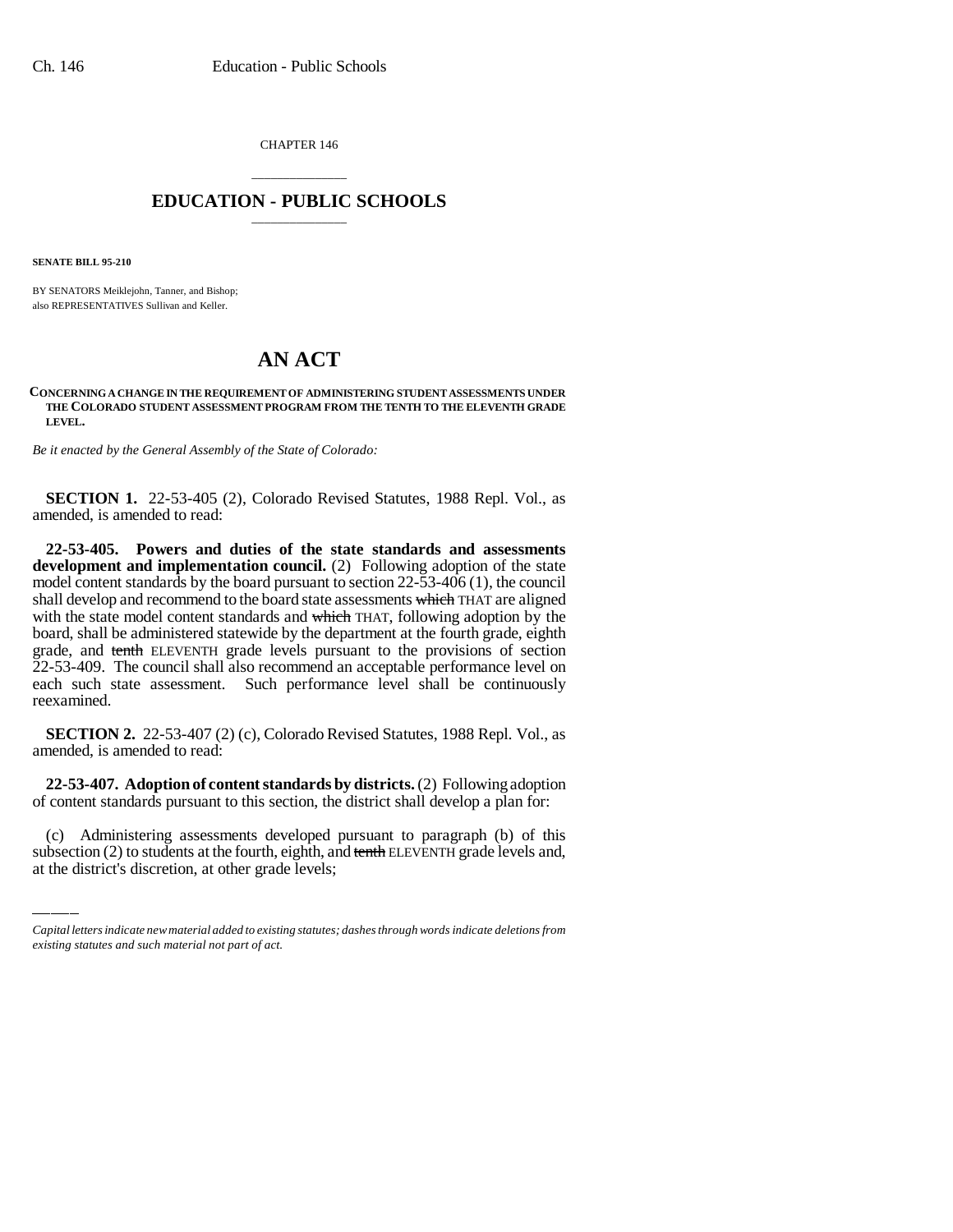**SECTION 3.** 22-53-409 (1) (a), (3), and (4) (b), Colorado Revised Statutes, 1988 Repl. Vol., as amended, are amended to read:

**22-53-409. Assessments.** (1) (a) Effective September 1, 1996, the department shall implement a Colorado student assessment program under which it shall administer statewide assessments, adopted by the board pursuant to section 22-53-406, in the first priority areas of reading, writing, mathematics, science, history, and geography on a stratified, random sampling basis to provide accurate and detailed information to the people of Colorado on student academic achievement and to corroborate the quality of the results provided by district assessments. Following adoption of state model content standards in the second priority areas of art, music, physical education, foreign languages, and civics, such areas shall be included in the Colorado student assessment program. Such statewide assessments shall be administered in grades four, eight, and ten ELEVEN. The timetable for administering such assessments shall be established by the board. The initial statewide assessment shall be considered a baseline assessment.

(3) In accordance with timelines adopted by the board pursuant to section 22-53-406 (2), but not later than January 1, 1998, each district shall administer assessments adopted pursuant to the district plan required under section 22-53-407 (2) in the first priority areas of reading, writing, mathematics, science, history, and geography to students at the fourth, eighth, and tenth ELEVENTH grade levels. Following adoption of content standards in the second priority areas of art, music, physical education, foreign languages, and civics, such areas shall be included in the district assessments at the fourth, eighth, and tenth ELEVENTH grade levels. Results of such assessments shall be reported to the department pursuant to paragraph (b) of subsection (4) of this section. Nothing in this subsection (3) shall prevent districts from administering assessments at levels other than the fourth, eighth, and tenth ELEVENTH grade levels.

(4) (b) In accordance with timelines adopted by the board pursuant to section 22-53-406 (2), but not later than January 1, 1999, the annual report prepared by the department shall also contain assessment results reported by each district which THAT specify the percentage of students achieving each of the performance levels specified by the district in the district plan adopted pursuant to section 22-53-407 (2) on each of the district content standards as measured by assessments adopted by the district. Such results shall be reported for the district as a whole as well as by gender, race, separate disabling condition, and ethnicity of students in accordance with a standard reporting format established by the board. In addition, at the fourth grade, eighth grade, and tenth ELEVENTH grade levels, each district shall submit a comparison of the district assessment results and the state assessment results in a standard reporting format established by the board if students in such district participated in the Colorado student assessment program for that year. In addition, such comparison shall include information establishing the validity and reliability of the district assessments and their internal comparability as well as their comparability to the state assessments.